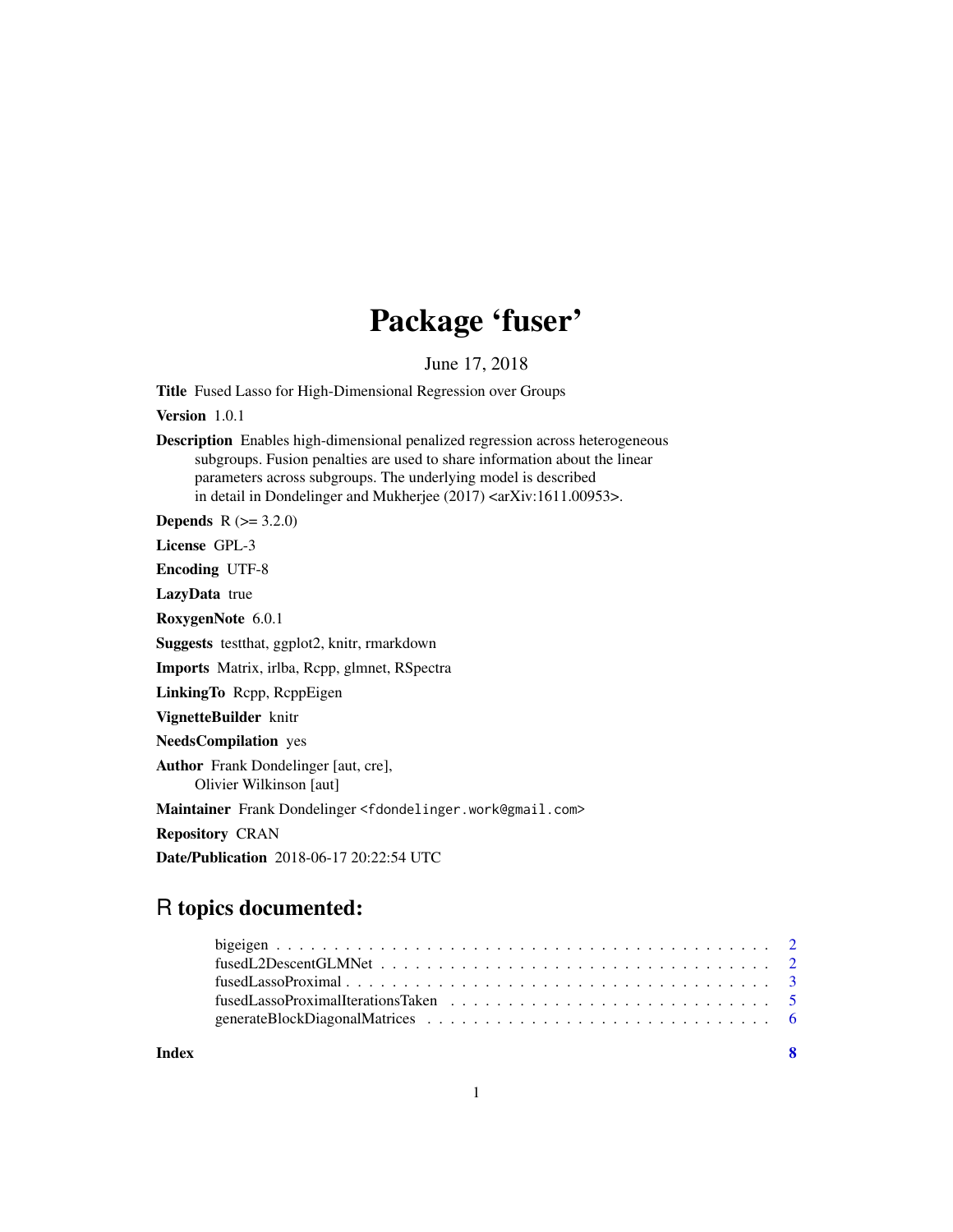<span id="page-1-0"></span>

# Description

Calculate maximal eigenvalue of  $t(X)$  %\*% X for big matrices using singular value decomposition.

# Usage

```
bigeigen(X, method = "RSpectra")
```
# Arguments

|        | matrix to be evaluated (can be a Matrix object). |
|--------|--------------------------------------------------|
| method | One of 'irlba' or 'RSpectra'                     |

# Value

The maximal eigenvalue.

| fusedL2DescentGLMNet Optimise the fused L2 model with glmnet (using transformed input |       |  |  |  |  |
|---------------------------------------------------------------------------------------|-------|--|--|--|--|
|                                                                                       | data) |  |  |  |  |

# Description

Optimise the fused L2 model with glmnet (using transformed input data)

# Usage

```
fusedL2DescentGLMNet(transformed.x, transformed.x.f, transformed.y, groups,
  lambda, gamma = 1, ...)
```
# Arguments

| transformed.x   | Transformed covariates (output of generateBlockDiagonalMatrices)            |
|-----------------|-----------------------------------------------------------------------------|
| transformed.x.f |                                                                             |
|                 | Transformed fusion constraints (output of generate Block Diagonal Matrices) |
| transformed.y   | Transformed response (output of generateBlockDiagonalMatrices)              |
| groups          | Grouping factors for samples (a vector of size n, with K factor levels)     |
| lambda          | Sparsity penalty hyperparameter                                             |
| gamma           | Fusion penalty hyperparameter                                               |
| .               | Further options passed to glmnet.                                           |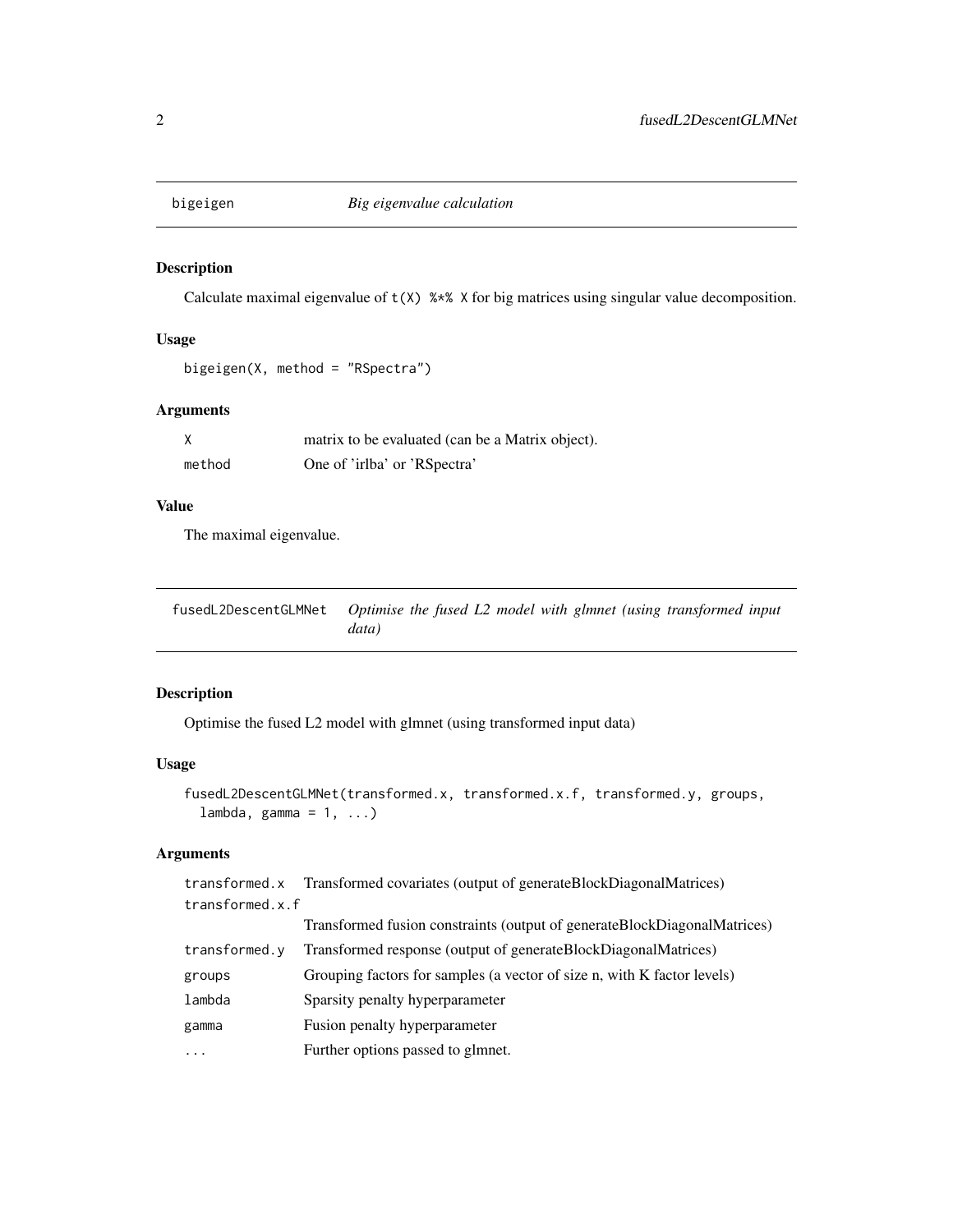#### <span id="page-2-0"></span>Value

Matrix of fitted beta values.

A matrix with the linear coefficients for each group (p by k).

#### Examples

```
#' set.seed(123)
# Generate simple heterogeneous dataset
k = 4 # number of groups
p = 100 # number of covariates
n.group = 15 # number of samples per group
sigma = 0.05 # observation noise sd
groups = rep(1:k, each=n.group) # group indicators
# sparse linear coefficients
beta = matrix(0, p, k)nonzero.ind = rbinom(p*k, 1, 0.025/k) # Independent coefficients
nonzero.shared = rbinom(p, 1, 0.025) # shared coefficients
beta[which(nonzero.ind==1)] = rnorm(sum(nonzero.ind), 1, 0.25)
beta[which(nonzero.shared==1),] = rnorm(sum(nonzero.shared), -1, 0.25)
X = \text{lapply}(1:k,function(k.i) matrix(rnorm(n.group*p),
                                n.group, p)) # covariates
y =sapply(1:k,
           function(k,i) X[[k,i]] % * beta[, k,i] +
                           rnorm(n.group, 0, sigma)) # response
X = do-call('rbind', X)# Pairwise Fusion strength hyperparameters (tau(k,k'))
# Same for all pairs in this example
G = matrix(1, k, k)# Generate block diagonal matrices
transformed.data = generateBlockDiagonalMatrices(X, y, groups, G)
# Use L2 fusion to estimate betas (with near-optimal information
# sharing among groups)
beta.estimate = fusedL2DescentGLMNet(transformed.data$X,
                                     transformed.data$X.fused,
                                     transformed.data$Y, groups,
                                     lambda=c(0,0.001,0.1,1),
                                     gamma=0.001)
```
fusedLassoProximal *Fused lasso optimisation with proximal-gradient method. (Chen et al. 2010)*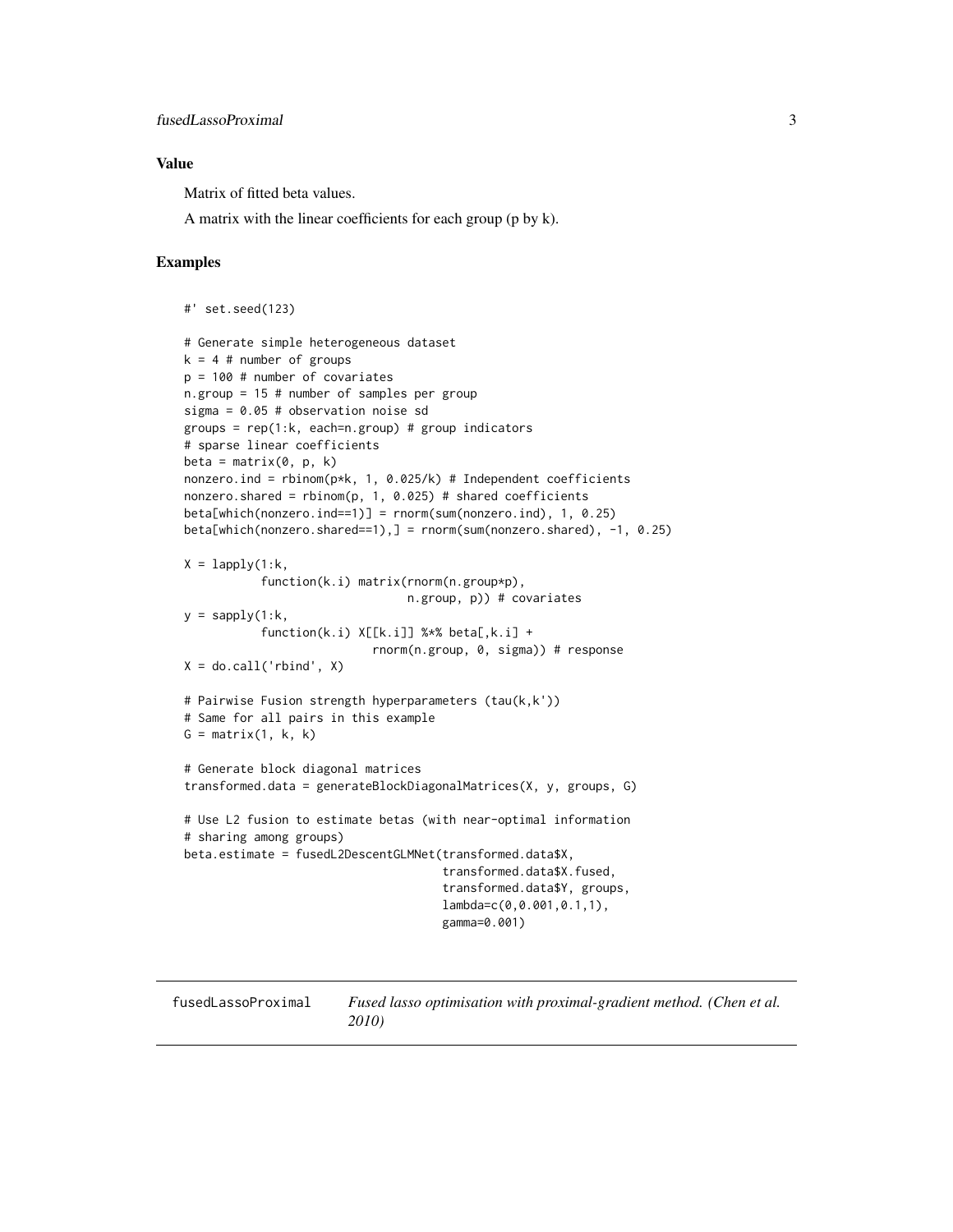#### Description

Fused lasso optimisation with proximal-gradient method. (Chen et al. 2010)

#### Usage

```
fusedLassoProximal(X, Y, groups, lambda, gamma, G, mu = 1e-04, tol = 1e-06,
 num.it = 1000, lam.max = NULL, c.flag = FALSE, intercept = TRUE,
 penalty.factors = NULL, conserve.memory = p >= 10000, scaling = TRUE)
```
#### Arguments

| X               | matrix of covariates (n by p)                                                                                              |
|-----------------|----------------------------------------------------------------------------------------------------------------------------|
| Y               | vector of responses (length n)                                                                                             |
| groups          | vector of group indicators (length n)                                                                                      |
| lambda          | Sparsity hyperparameter (accepts scalar value only)                                                                        |
| gamma           | Fusion hyperparameter (accepts scalar value only)                                                                          |
| G               | Matrix of pairwise group information sharing weights (K by K)                                                              |
| mu              | Smoothness parameter for proximal optimization                                                                             |
| tol             | Tolerance for optimization                                                                                                 |
| num.it          | Number of iterations                                                                                                       |
| lam.max         | Maximal eigenvalue of $t(X)$ % $*$ X (will be calculate if not provided)                                                   |
| c.flag          | Whether to use Rcpp for certain calculations (see Details).                                                                |
| intercept       | Whether to include a (group-specific) intercept term.                                                                      |
| penalty.factors |                                                                                                                            |
|                 | Weights for sparsity penalty.                                                                                              |
| conserve.memory |                                                                                                                            |
|                 | Whether to calculate XX and XY on the fly, conserving memory at the cost of<br>speed. (True by default iff $p \ge 10000$ ) |
| scaling         | if TRUE, scale the sum-squared loss for each group by $1/n_k$ where $n_k$ is the<br>number of samples in group k.          |

#### Details

The proximal algorithm uses  $t(X)$  %\*% X and  $t(X)$  %\*% Y. The function will attempt to precalculate these values to speed up computation. This may not always be possible due to memory restrictions; at present this is only done for  $p < 10,000$ . When  $p > 10,000$ , crossproducts are calculated explicitly; calculation can be speeded up by using Rcpp code (setting c.flag=TRUE).

#### Value

A matrix with the linear coefficients for each group (p by k).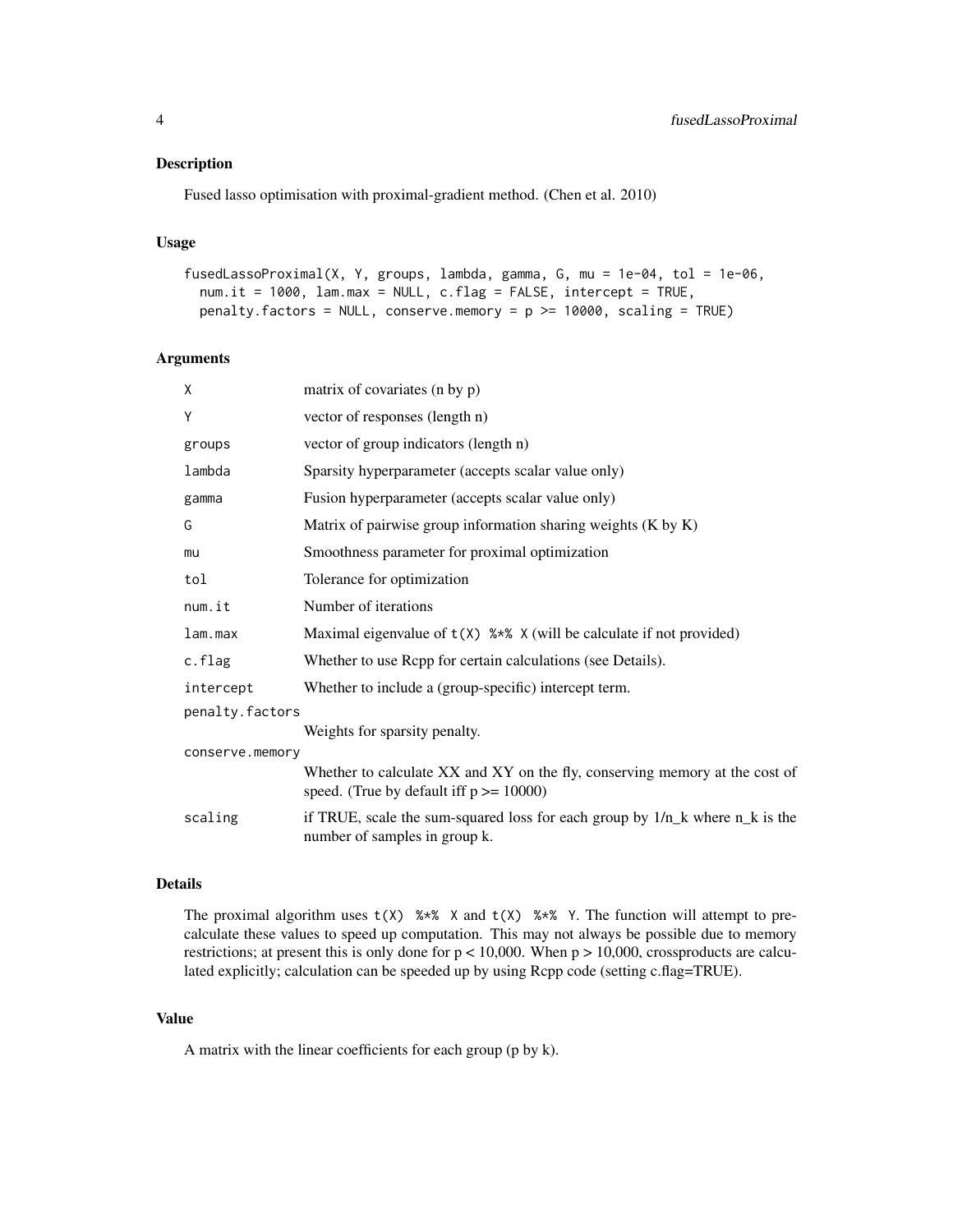#### <span id="page-4-0"></span>Examples

```
set.seed(123)
# Generate simple heterogeneous dataset
k = 4 # number of groups
p = 100 # number of covariates
n.group = 15 # number of samples per group
sigma = 0.05 # observation noise sd
groups = rep(1:k, each=n.group) # group indicators
# sparse linear coefficients
beta = matrix(0, p, k)nonzero.ind = rbinom(p*k, 1, 0.025/k) # Independent coefficients
nonzero.shared = rbinom(p, 1, 0.025) # shared coefficients
beta[which(nonzero.ind==1)] = rnorm(sum(nonzero.ind), 1, 0.25)
beta[which(nonzero.shared==1),] = rnorm(sum(nonzero.shared), -1, 0.25)
X = \text{lapply}(1:k,function(k.i) matrix(rnorm(n.group*p),
                                n.group, p)) # covariates
y =sapply(1:k,
           function(k,i) X[[k,i]] % beta[,k,i] +
                           rnorm(n.group, 0, sigma)) # response
X = do-call('rbind', X)# Pairwise Fusion strength hyperparameters (tau(k,k'))
# Same for all pairs in this example
G = matrix(1, k, k)# Use L1 fusion to estimate betas (with near-optimal sparsity and
# information sharing among groups)
beta.estimate = fusedLassoProximal(X, y, groups, lambda=0.01, tol=3e-3,
                                   gamma=0.01, G, intercept=FALSE,
                                   num.it=500)
```
fusedLassoProximalIterationsTaken *Following a call to fusedLassoProximal, returns the actual number of iterations taken.*

#### **Description**

Following a call to fusedLassoProximal, returns the actual number of iterations taken.

#### Usage

fusedLassoProximalIterationsTaken()

#### Value

Number of iterations performed in the previous call to fusedLassoProximal.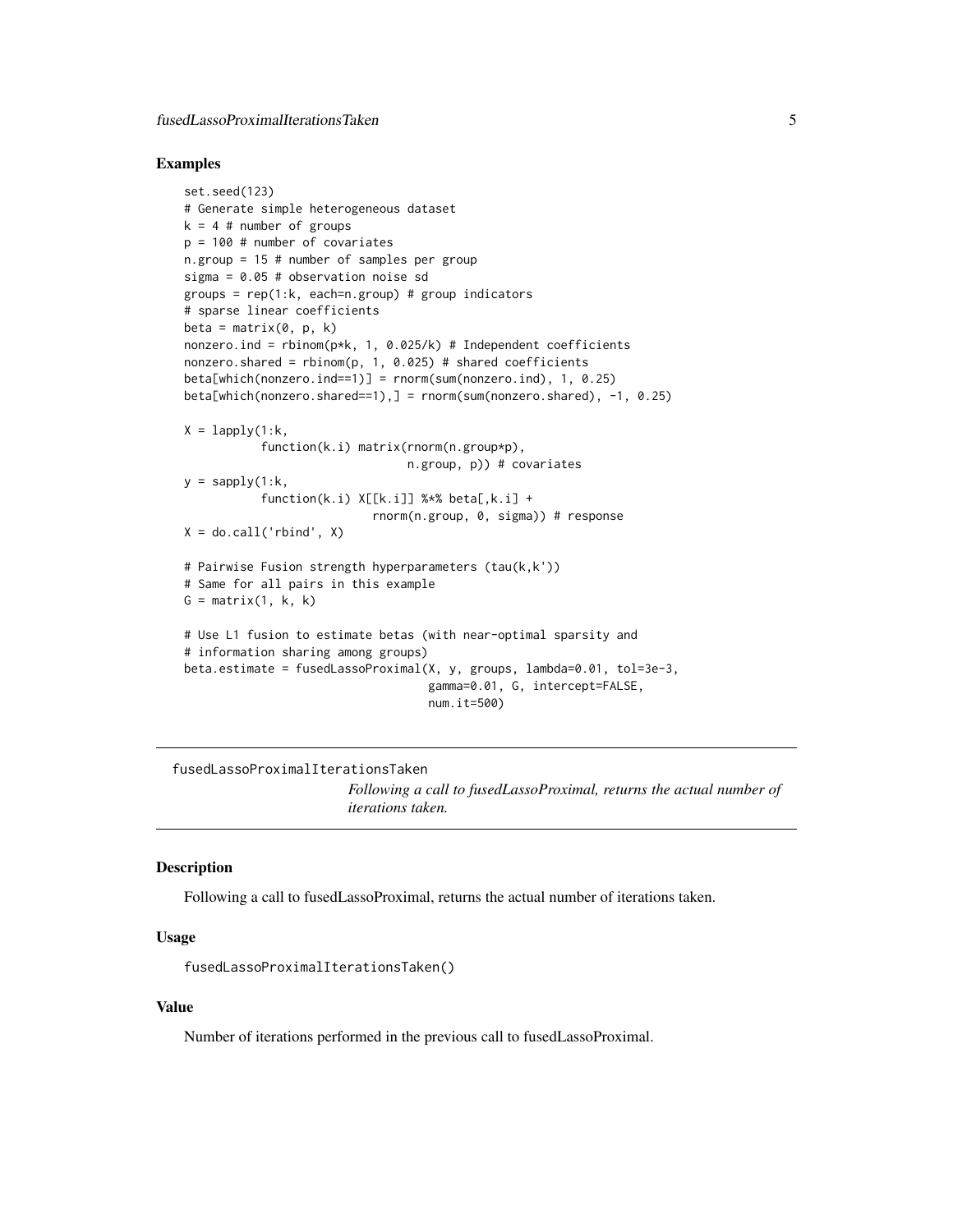```
generateBlockDiagonalMatrices
```
*Generate block diagonal matrices to allow for fused L2 optimization with glmnet.*

# **Description**

Generate block diagonal matrices to allow for fused L2 optimization with glmnet.

#### Usage

```
generateBlockDiagonalMatrices(X, Y, groups, G, intercept = FALSE,
 penalty.factors = rep(1, dim(X)[2]), scaling = TRUE)
```
#### Arguments

| X               | covariates matrix (n by p).                                                                                                          |
|-----------------|--------------------------------------------------------------------------------------------------------------------------------------|
| Y               | response vector (length n).                                                                                                          |
| groups          | vector of group indicators (ideally factors, length n)                                                                               |
| G               | matrix representing the fusion strengths between pairs of groups $(K$ by $K)$ . Zero<br>entries are assumed to be independent pairs. |
| intercept       | whether to include an (per-group) intercept in the model                                                                             |
| penalty.factors |                                                                                                                                      |
|                 | vector of weights for the penalization of each covariate (length p)                                                                  |
| scaling         | Whether to scale each subgroup by its size. See Details for an explanation.                                                          |

# Details

We use the glmnet package to perform fused subgroup regression. In order to achieve this, we need to reformulate the problem as  $Y' = X'$  beta', where Y' is a concatenation of the responses Y and a vector of zeros,  $X'$  is a a matrix consisting of the block-diagonal matrix n by pK matrix  $X$ , where each block contains the covariates for one subgroups, and the choose $(K,2)^*$ p by pK matrix encoding the fusion penalties between pairs of groups. The vector of parameters beta' of length pK can be rearranged as a p by K matrix giving the parameters for each subgroup. The lasso penalty on the parameters is handled by glmnet.

One weakness of the approach described above is that larger subgroups will have a larger influence on the global parameters lambda and gamma. In order to mitigate this, we introduce the scaling parameter. If scaling=TRUE, then we scale the responses and covariates for each subgroup by the number of samples in that group.

#### Value

A list with components X, Y, X.fused and penalty, where X is a n by pK block-diagonal bigmatrix, Y is a re-arranged bigvector of length n, and X.fused is a choose  $(K,2)^*$ p by pK bigmatrix encoding the fusion penalties.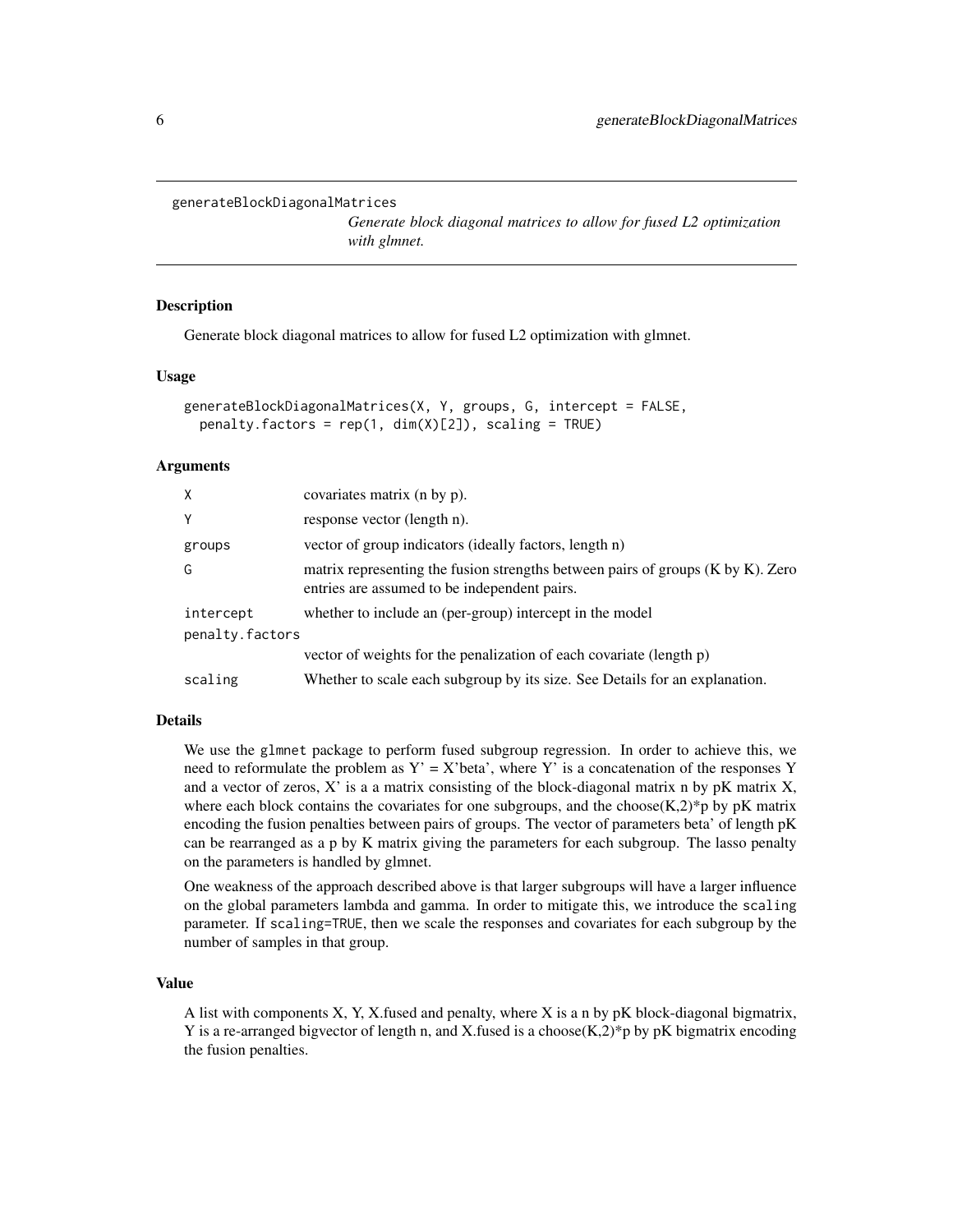set.seed(123)

#### Examples

```
# Generate simple heterogeneous dataset
k = 4 # number of groups
p = 100 # number of covariates
n.group = 15 # number of samples per group
sigma = 0.05 # observation noise sd
groups = rep(1:k, each=n.group) # group indicators
# sparse linear coefficients
beta = matrix(0, p, k)nonzero.ind = rbinom(p*k, 1, 0.025/k) # Independent coefficients
nonzero.shared = rbinom(p, 1, 0.025) # shared coefficients
beta[which(nonzero.ind==1)] = rnorm(sum(nonzero.ind), 1, 0.25)
beta[which(nonzero.shared==1),] = rnorm(sum(nonzero.shared), -1, 0.25)
X = \text{lapply}(1:k,function(k.i) matrix(rnorm(n.group*p),
                                n.group, p)) # covariates
y =sapply(1:k,
           function(k.i) X[[k.i]] %*% beta[,k.i] +
                           rnorm(n.group, 0, sigma)) # response
X = do-call('rbind', X)# Pairwise Fusion strength hyperparameters (tau(k,k'))
# Same for all pairs in this example
G = matrix(1, k, k)# Generate block diagonal matrices
transformed.data = generateBlockDiagonalMatrices(X, y, groups, G)
```